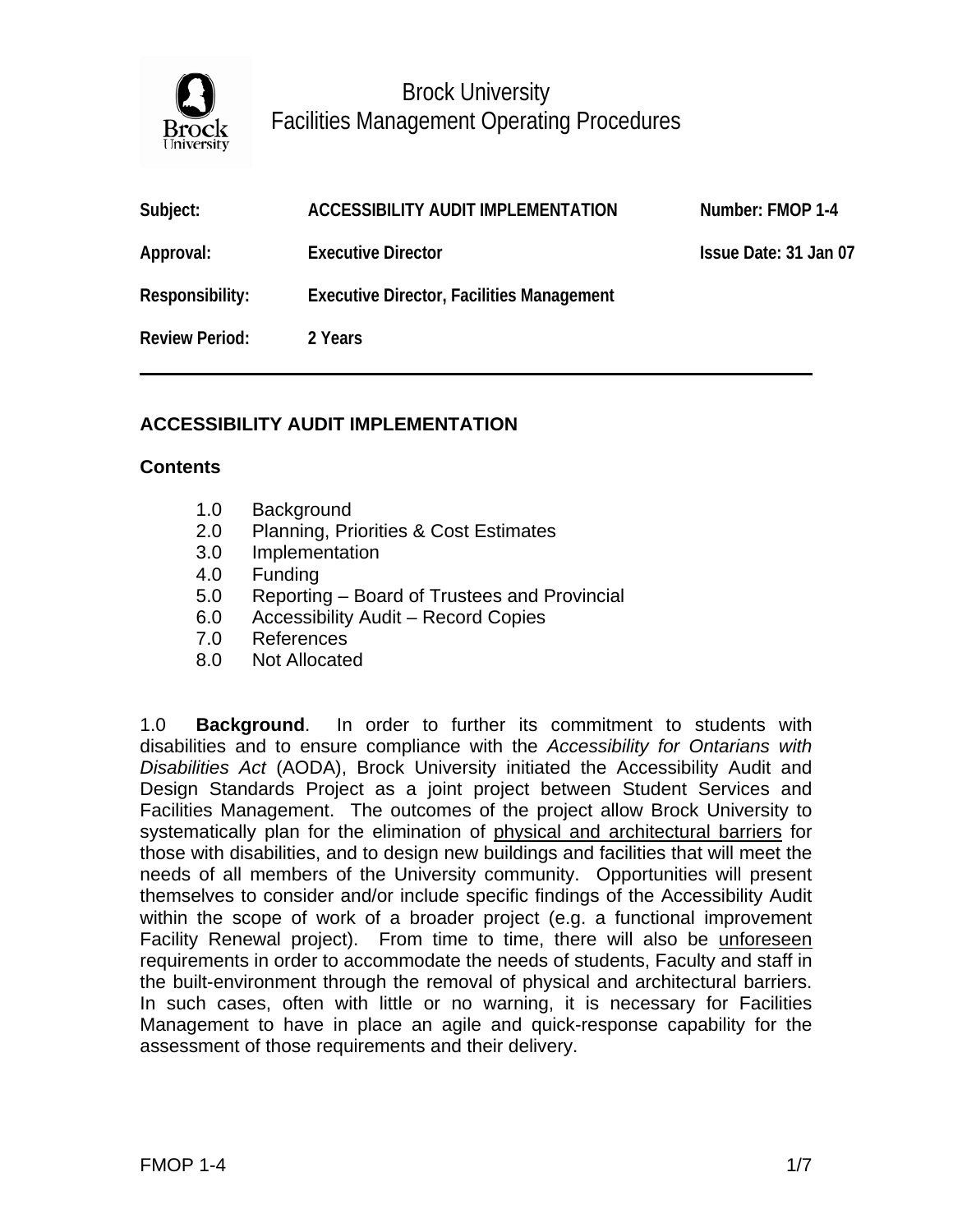

# 2.0 **Planning, Priorities & Cost Estimates**.

- 2.0.1 Planning. The planning methods include the University's annual Budget Development process utilizing Schedule 7 submissions prepared by the University's Accessibility Coordinator and the prioritized positioning of individual projects (typically exceeding \$10,000 and having both a scope of work and a Class "D" or Programme estimate) in one of the five Fiscal Years (Current FY and four Future FY) of the rolling five-year Programme of Projects.
- 2.0.2 Priorities. Accessibility Audit findings and recommendations are grouped into the following four (4) priorities, to be validated by the University's Accessibility Coordinator:
	- 2.0.2.1 Priority 1 Immediate Action Recommended (*simple and maintenance related*).
	- 2.0.2.2 Priority 2 Short-Term Action Recommended (*urgent and needs immediate consideration and action*).
	- 2.0.2.3 Priority 3 Mid-Term Action Recommended (*are not urgent but will assist in more effectively meeting the access needs of people with disabilities*).
	- 2.0.2.4 Priority 4 Long-Term Action Recommended (*suggestions for consideration in future planning*)
- 2.0.3 Cost Estimates. The cost estimates provided in the Accessibility Audit are suitable for Class "D" or Programme estimate purposes. They are based upon 2005-2006 cost data and do not include for 'soft' costs such as consultant (architectural, engineering, project management) fees, municipal permits, GST, etc.,.

3.0 **Implementation**. Implementation includes consideration of the following five (5) typical scenarios:

#### 3.0.1 Accessibility Audit Identified Requirements (less than \$10,000).

3.0.1.1. These are typically (but not limited to) Priority 1 and Priority 2 requirements that are implemented with the resources available to the Maintenance & Operations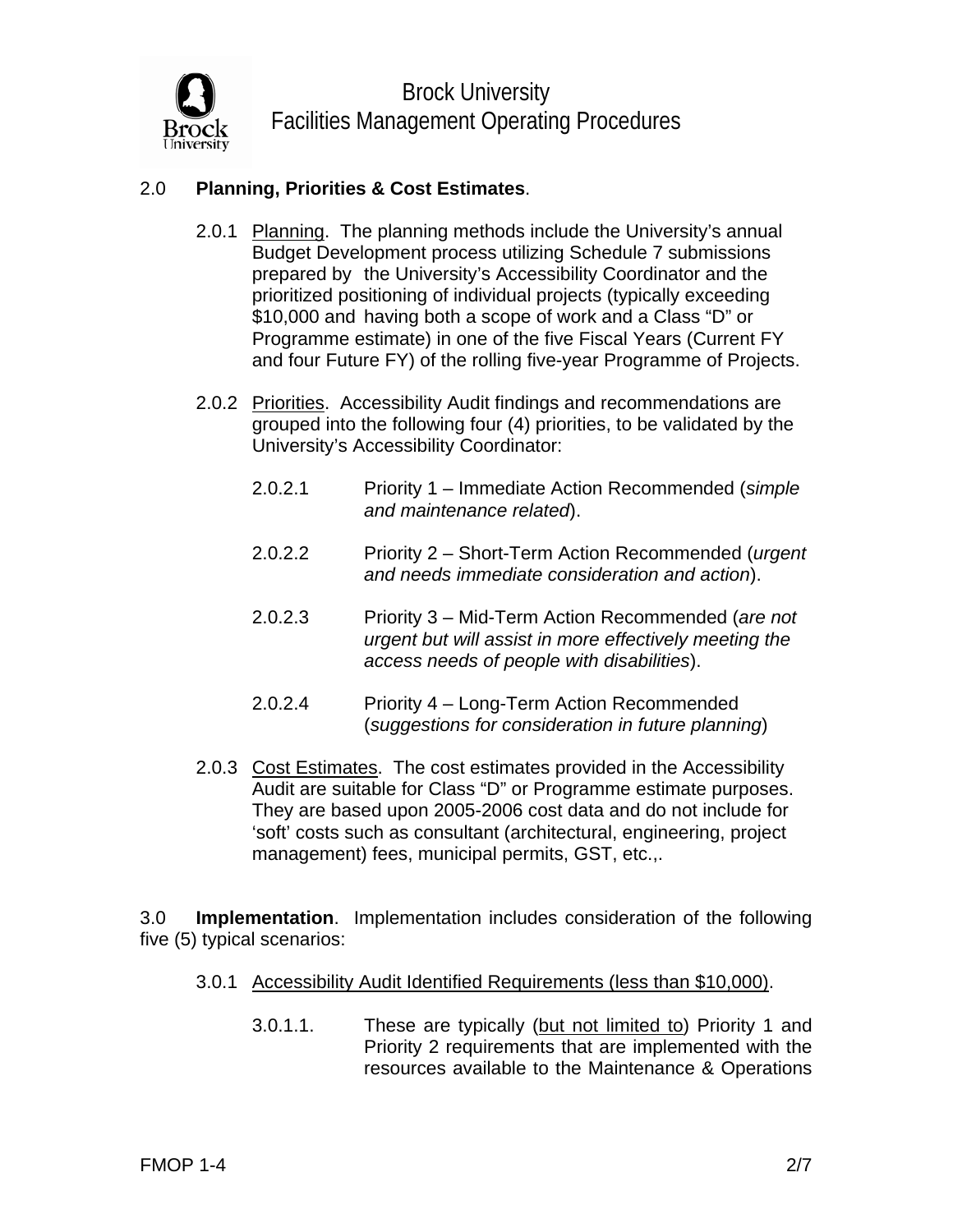

Services unit (Structural Team, Mechanical Team, Electrical Team, and Grounds Team).

- 3.0.1.2. Work Requests are submitted throughout the year by the University's Accessibility Coordinator to the Facilities Management Department's Customer Service Coordinator. The Customer Services Coordinator issues a Work Order, annotated 'AA' for reporting purposes, for Maintenance & Operations Services to complete. Work Requests and Work Orders are to be processed at a rate at which the Maintenance & Operations Services unit can sustain with their allocated and available resources along with recognition of competing requirements. That rate is to be determined and monitored by the Manager, Maintenance & Operations Services and the University's Accessibility Coordinator.
	- 3.0.1.3. The Facilities Management Customer Services Coordinator will report monthly on the completed 'AA' Work Orders in order to update the Accessibility Audits held by both Facilities Management and the Office of the Accessibility Coordinator.

# 3.0.2 Accessibility Audit Identified Requirements (greater than \$10,000).

- 3.0.2.1 These are typically (but not limited to) Priority 2, Priority 3, and Priority 4 requirements that can be categorized as projects and are implemented using project delivery procedures with the resources available to the Campus Planning, Design & Construction Services unit.
- 3.0.2.2 Accessibility Audit requirements that are clearly projects, or those similar and complementary requirements that can be grouped into a project, are to be submitted by the University's Accessibility Coordinator by means of a Schedule 7 (Minor Capital Project) request, as part of the annual Budget Development process, or as an Out-of-Cycle Minor Capital Project request if Student Services funding or another source of stand-alone funding has become available during the Current Fiscal Year (FY). These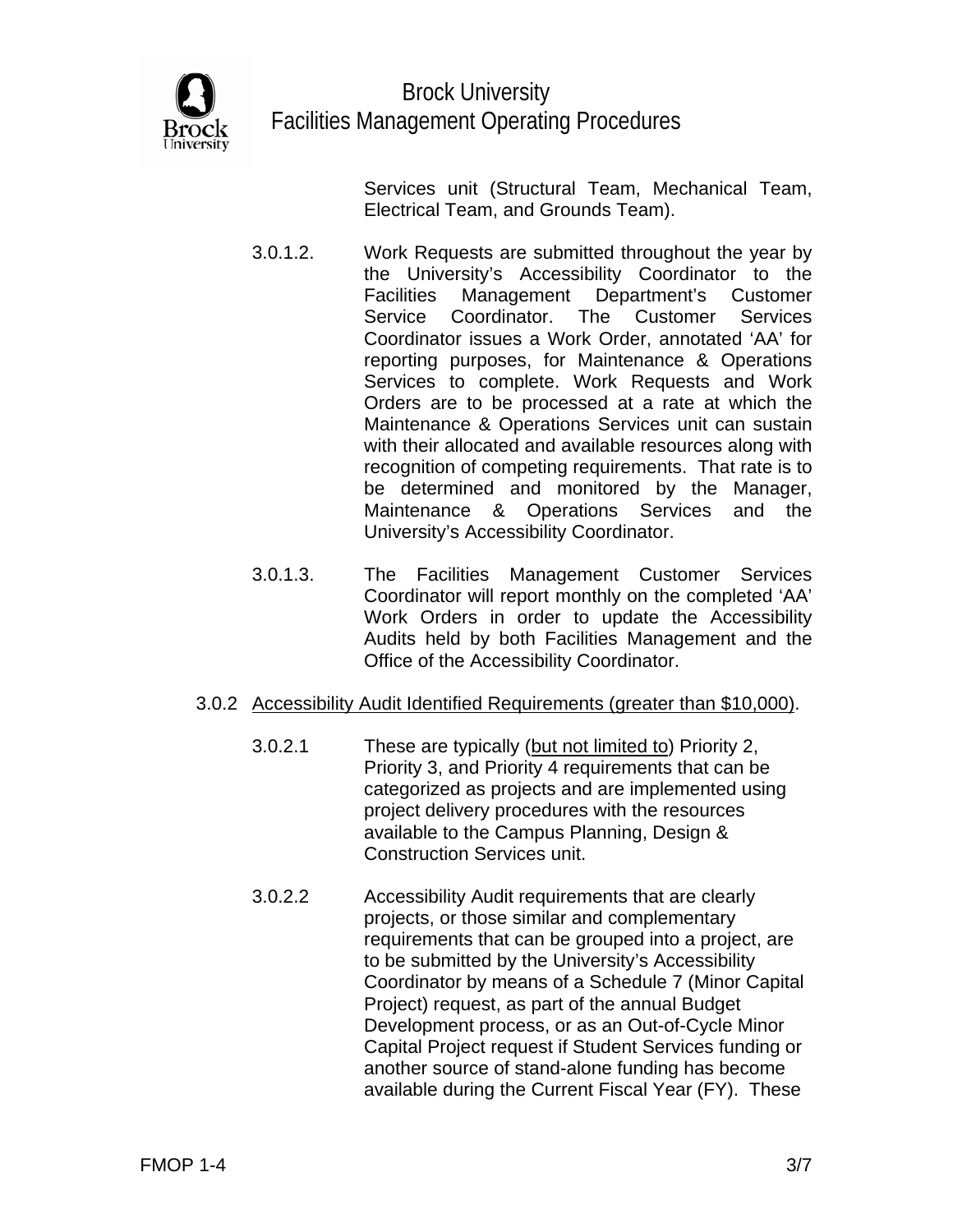

 two types of project requests are to be sent to Campus Planning Design & Construction Services.

 3.0.2.3 Those project requests will be planned as described at 2.0.1 for implementation and delivery by the Campus Planning, Design & Construction Services unit using or coordinating assigned resources (e.g. funding, Architectural and Engineering Design Standing Offer Agreement, Consultants, Brock University Project Managers, contract Project Managers, Maintenance & Operations Services line Managers, and/or contractors). Throughout the project delivery process, close coordination is required between the assigned Project Manager and the University's Accessibility Coordinator. At the Programme-level, together with the University's Accessibility Coordinator, the Manager, Campus Planning, Design & Construction Services will monitor the progress of all projects (funded or unfunded, Current FY or Future FY) having an Accessibility Audit component.

- 3.0.2.4 Project Managers are to report on the completion of the accessibility project in order to update the Accessibility Audit held by both Facilities Management and the Office of the Accessibility Coordinator (see 5.0 and 6.0).
- 3.0.3 Opportunities Allowing for Inclusion of Accessibility Audit Requirements into Other Projects.
	- 3.0.3.1 Assigned Project Managers for general University projects, where the principal scope of work consists of facility and site renovations, modifications, alterations and renewal, are to check the Accessibility Audit to see if there are any requirements that can be effectively and efficiently rolled into the scope of work of the project. This is to be done in close coordination with the University's Accessibility Coordinator and, in the case of a Faculty or Department that is providing the funding for the project, the Project Director of that Faculty or Department.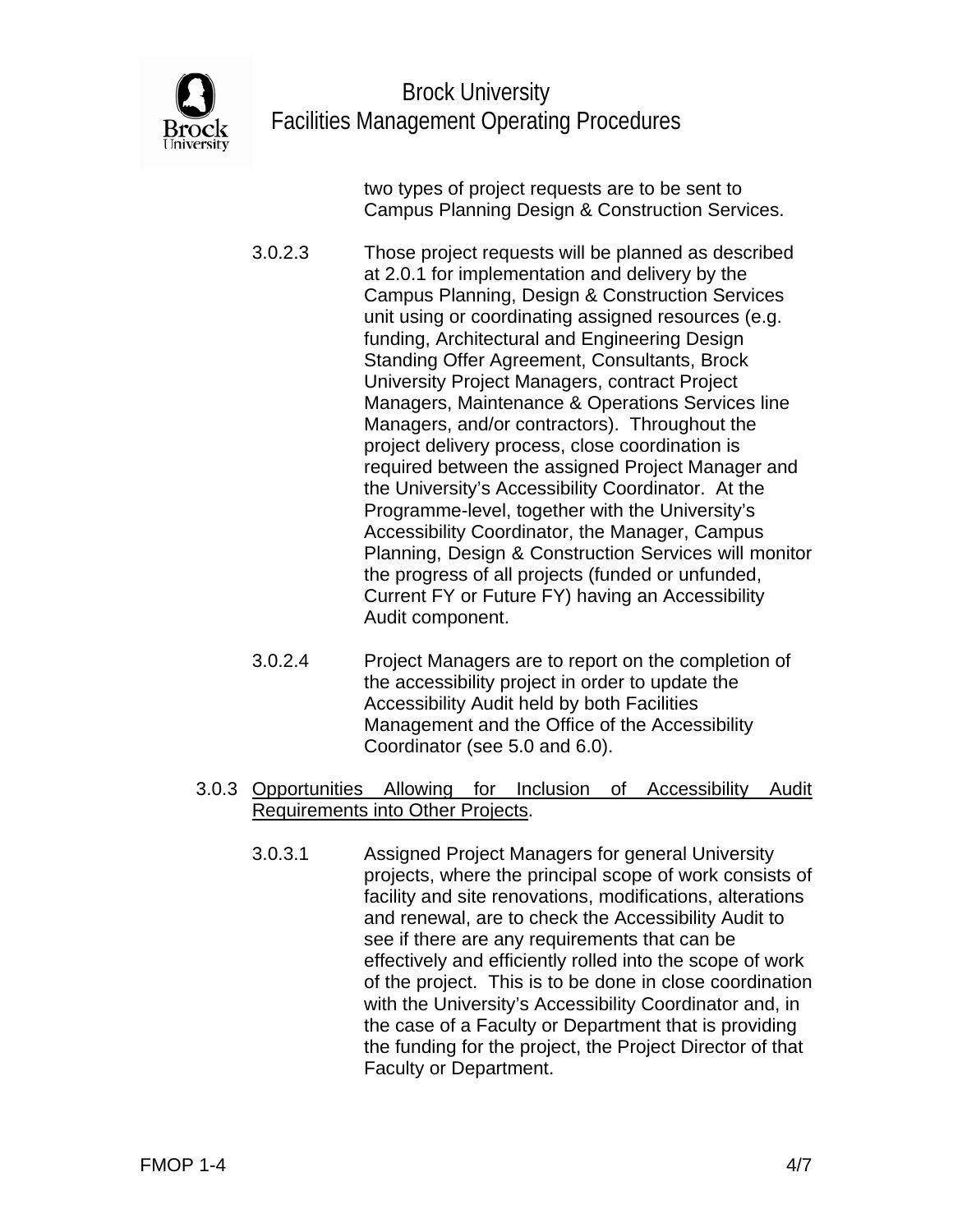

- 3.0.3.2 In the event that it was possible to incorporate requirements from the Accessibility Audit into the scope of work, those referenced requirements are to be reported on by the Project Manager following completion of the project in order to update the Accessibility Audits held by both Facilities Management and the Office of the Accessibility Coordinator (see 5.0 and 6.0).
- 3.0.4 Unforeseen Accessibility Requirements. Unforeseen accessibility requirements are to be referred to and validated by the University's Accessibility Coordinator and, in turn, submitted by the Accessibility Coordinator as either a Work Request to the Customer Services Coordinator or as an Out-of-Cycle Minor Capital Project Request.
- 3.0.5 Accessibility Audit Requirements for Residences. The Department of Residences has been provided with the extract of the Accessibility Audit addressing the accessibility requirements of the University's Residences. Facilities Management will be responsive to Work Requests, Schedule 7s, and Out-of-Cycle Minor Capital Project Requests submitted and funded by the Department of Residences as long as it is indicated by the Department of Residences that the requirement to be implemented has been validated by the University's Accessibility Coordinator.
- 4.0 **Funding**. In the absence of dedicated funding from either the Province or the University to progressively address Accessibility Audit requirements and/or unforeseen accessibility requirements, the following funding sources will need to be relied on:
	- a. Departmental and Faculty operating budgets for work less than \$10,000 (see 3.0.1, 3.0.4, and 3.0.5).
	- b. Schedule 7 (Minor Capital Project) submissions during the annual Budget Development process for work greater than \$10,000 (see 3.0.2, 3.0.4, and 3.0.5).
	- c. Non-Schedule 7 or Out-of-Cycle Minor Capital Project submissions, to be funded by a Department or Faculty outside of the annual Budget Development process, for work greater than \$10,000 (see 3.0.2, 3.0.4, and 3.0.5).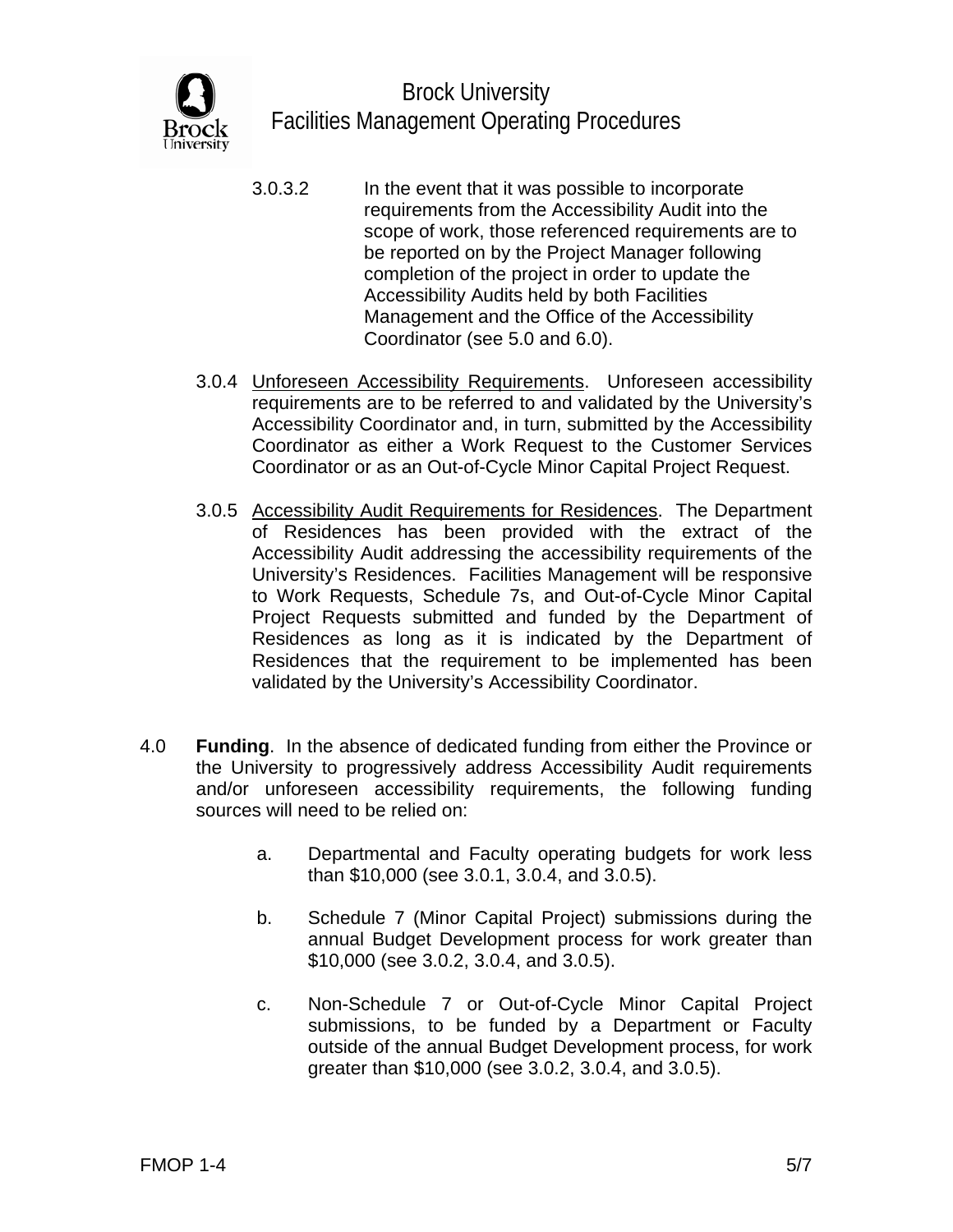

- d. The project budget of a larger Minor or Major Capital Project where the accessibility requirement(s) can be justifiably embedded into that project's scope of work i.e. where there is a direct and complimentary relationship (see 3.0.3, 3.0.4, and 3.0.5).
- 5.0 **Reporting Board and Provincial**. The operational reporting requirements are detailed above in Section 3.0 Implementation. On an annual basis, Student Services and Facilities Management will report on the past year's implementation of the Accessibility Audit and plans for future action to the University's Board of Trustees through the Board's Capital Projects & Facilities Committee. Facilities Management will assist Student Services and the Office of the Accessibility Coordinator in the preparation of the physical and architectural component of any annual, overall, accessibility reporting that may be mandated by the Province of Ontario.
- 6.0 **Accessibility Audit Record Copies**. Due to the long implementation timeframe of the overall Accessibility Audit findings and recommendations as well as the varied and dispersed physical and architectural requirements, priorities, and implementation resources, it is important that the Accessibility Audit be kept current in terms of:
	- a. What has been done, when and by whom,
	- b. What remains to be done, and
	- c. What is not to be done.

 In consideration of the joint and collaborative nature of the Accessibility Audit, with shared-ownership between Student Services and Facilities Management, two copies of the Accessibility Audit will be maintained: one in the Office of the Accessibility Coordinator located in Schmon Tower and the other in the office of the Facilities Management Architectural CAD Technologist (with property and building records) at the Central Utilities Buildings. Operational reporting, see Section 3.0 Implementation, of implemented accessibility work (Work Orders, accessibility projects, projects having an accessibility component, and unforeseen accessibility requirements) by either the Customer Services Coordinator or Project Managers, is to be to the University's Accessibility Coordinator and to the Facilities Management Architectural CAD Technologist.